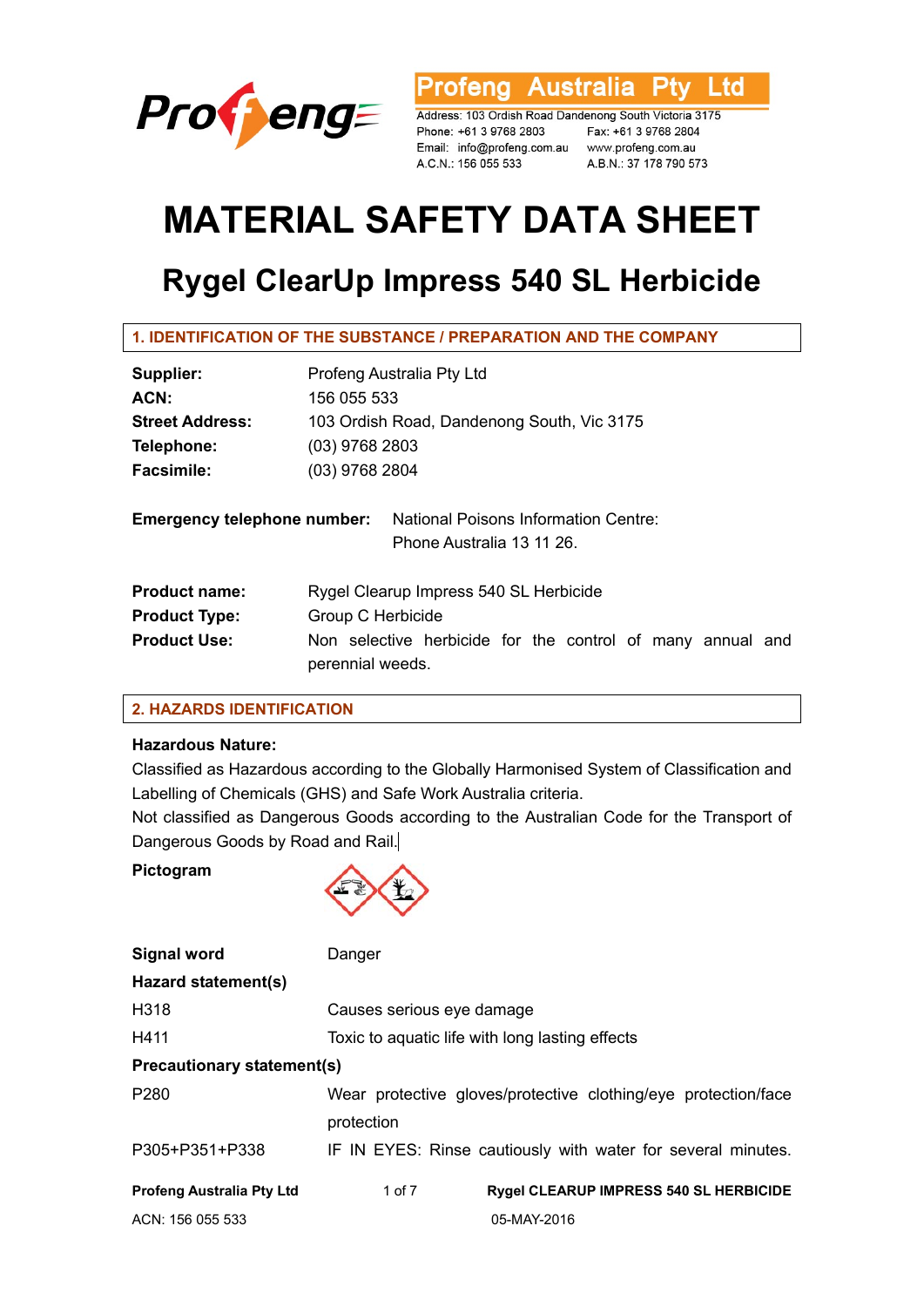

**Australia** L td ofena

Address: 103 Ordish Road Dandenong South Victoria 3175 Phone: +61 3 9768 2803 Email: info@profeng.com.au A.C.N.: 156 055 533

Fax: +61 3 9768 2804 www.profeng.com.au A.B.N.: 37 178 790 573

Remove contact lenses, if present and easy to do. Continue rinsing.

P501 Dispose of contents/ container to an approved waste disposal plant

# **3. COMPOSITION / INFORMATION ON INGREDIENTS**

| <b>Chemical Characterization</b> | Solid |               |                |
|----------------------------------|-------|---------------|----------------|
| <b>Chemical Entity</b>           |       | <b>CAS No</b> | Conc.          |
| Glyphosate present as            |       |               |                |
| Potassium Hydroxide              |       | 1071-83-6     | 540 g/L        |
| Other non hazardous ingredients  |       | secret        | <b>Balance</b> |

#### **4. FIRST AID MEASURES**

#### **First aid**

**Swallowed:** If swallowed do NOT induce vomiting. Wash mouth with water. If poisoning occurs, contact a Doctor or Poisons Information Centre. Phone 13 11 26.

- **Eye:** Immediately hold eyes open and gently flood with clean water. Ensure irrigation under eyelids by occasionally lifting them. Do not try to remove contact lenses unless trained. If irritation persist, seek medical advice.
- **Skin:** Remove contaminated clothing. Wash skin with soap and water to remove chemical. If skin is irritated, seek medical advice.
- **Inhaled:** Remove to fresh air and observe until recovered. If effects persist, seek medical advice.

**Advice to doctor:** Treat symptomatically. No specific antidote.

# **5. FIRE-FIGHTING MEASURES**

**Specific Hazard:** Not flammable. If involved in a fire, the product will not burnt. No risk of explosion if involved in a fire. Contain all fire runoff water.

**Extinguishing media:** Choose extinguishing media to suit the burning material. If soft stream water fog or fine water spray is used, contain all runoff.

**Hazards from combustion products:** There is no risk of an explosion from this product under normal circumstances if involved in a fire. Product is unlikely to decompose until heated to dryness. On further heating will emit toxic fumes. Firefighters to wear self-contained breathing apparatus and suitable protective clothing if risk to of exposure to vapour or smoke.

**Precautions for fire-fighters and special protective equipment:** Isolate fire area. Evacuate downwind. Wear full protective clothing and self-contained breathing apparatus. Do not breathe or contact smoke, gases or vapours generated.

**Profeng Australia Pty Ltd** 2 of 7 **Rygel CLEARUP IMPRESS 540 SL HERBICIDE**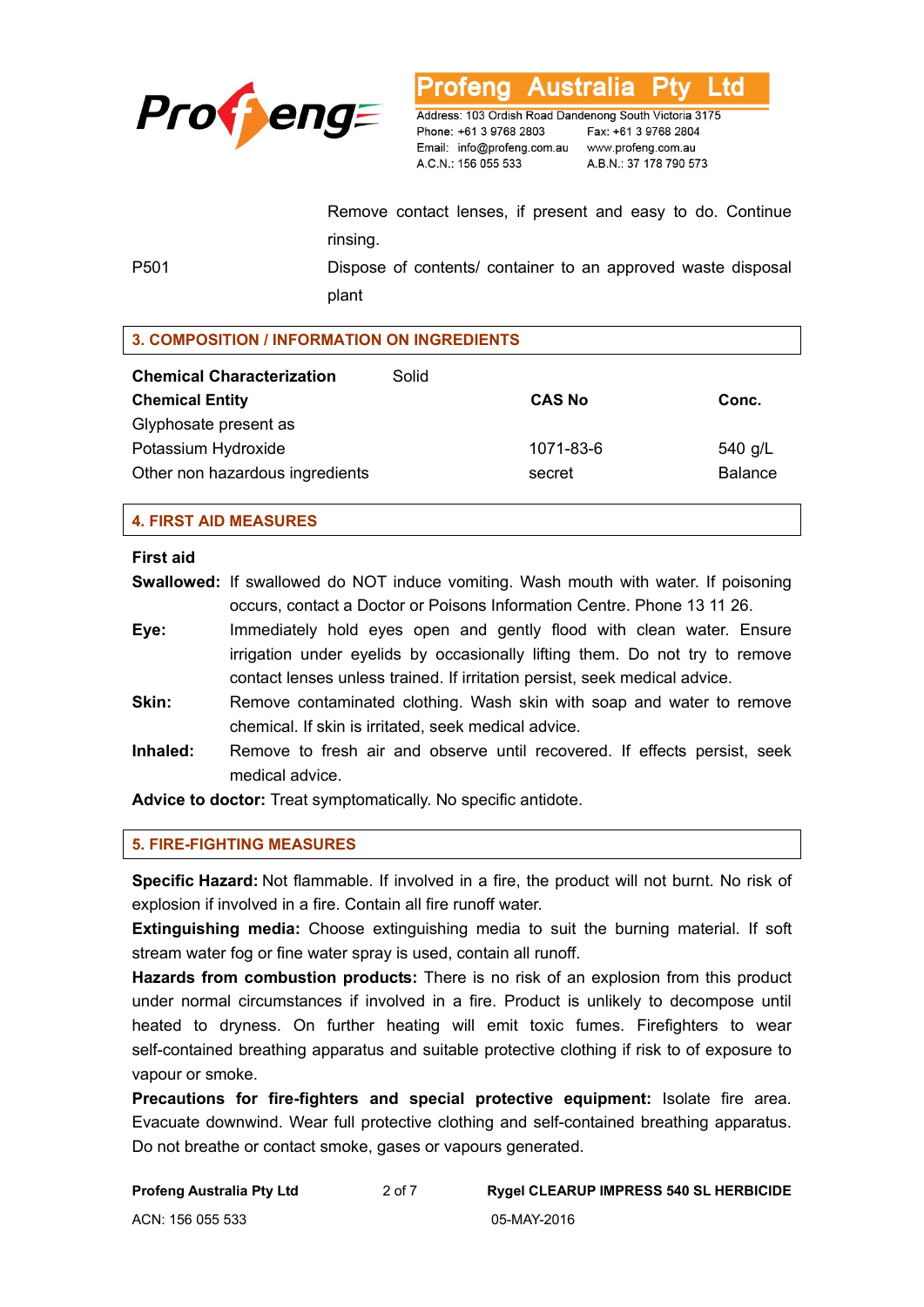

L td

Address: 103 Ordish Road Dandenong South Victoria 3175 Phone: +61 3 9768 2803 Email: info@profeng.com.au A.C.N.: 156 055 533

Fax: +61 3 9768 2804 www.profeng.com.au A.B.N.: 37 178 790 573

#### **6. ACCIDENTAL RELEASE MEASURES**

**Emergency procedures:** Isolated and post spill area. As a minimum wear cotton overalls buttoned to the neck and wrist (or equivalent clothing) elbow-length PVC or nitrile gloves and face shield or goggles. Large spills should be dyked or covered to prevent dispersal. Vacuum, shovel or pump spilled material into an approved container and dispose of as listed below. Keep out unprotected persons and animals. DO NOT allow spilled product or wash solution to enter sewers, drains, dams, creeks or any other waterways. This product is a herbicide and spills can damage crops, pastures and desirable vegetation.

**Material and methods for containment and cleanup procedures:** To decontaminate spill area, tools and equipment, wash with detergent and water and add the solution to the drums of wasters already collected and label content. Absorb, as above ,any excess liquid and add both solutions to the drums of waste already collected. Dispose of drummed wastes, including decontamination solution in accordance with the requirements of Local or State Waste Management Authorities.

#### **7. HANDLING AND STORAGE**

**Precautions for Safe Handling:** Will irritate the eyes. May irritate the nose and throat. Repeated exposure may cause allergic disorders. Avoid contact with eyes and skin. When opening the container, preparing spray and using the prepared spray, wear cotton overalls buttoned to the neck and wrist (or equivalent clothing) elbow-length PVC or nitrile gloves and face shield or goggles. If product in eyes, wash it out immediately with water. Wash hands after use. After each day's use, wash gloves, face shield or goggles and contaminated clothing.

**Conditions for Safe Storage:** Do not store the product in galvanised steel or unlined steel containers, as the product may react to produce hydrogen gas, which in turn could form a highly combustible gas that could explode if ignited by an open flame, or spark, lighted cigarette, etc. DO NOT store near (or allow to contact) fertilizers, fungicides or pesticides. Store in the closed, original container in a cool, well-ventilated area. DO NOT store for prolonged periods in direct sunlight. Not classified as a Dangerous Good. This product is a Schedule 5 Poison (S5) and must be stored, transported and sold in accordance with the relevant Health Department regulations.

#### **8. EXPOSURE CONTROLS/PERSONAL PROTECTION**

#### **National Exposure Standards:**

No Exposure guidelines have not been established for this product by Safe Work Australia. **Biological Limit Values:** 

No biological limit allocated.

#### **Engineering controls:**

ACN: 156 055 533 05-MAY-2016

**Profeng Australia Pty Ltd** 3 of 7 **Rygel CLEARUP IMPRESS 540 SL HERBICIDE**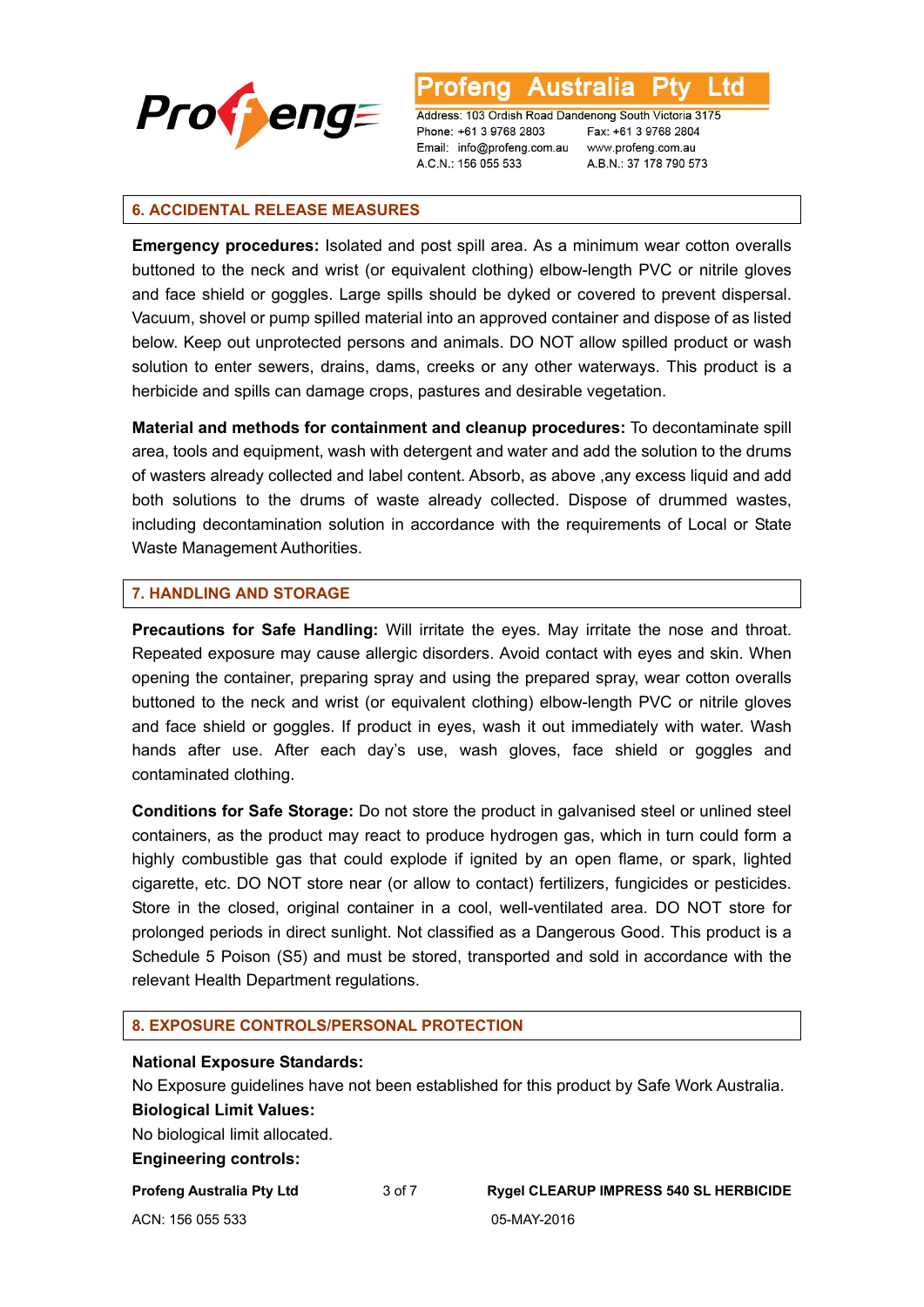

L to

Address: 103 Ordish Road Dandenong South Victoria 3175 Phone: +61 3 9768 2803 Email: info@profeng.com.au A.C.N.: 156 055 533

Fax: +61 3 9768 2804 www.profeng.com.au A.B.N.: 37 178 790 573

Use in ventilated area only. Use local exhaust at all process locations. Ventilate all transport vehicles prior to unloading. Keep containers closed when not in use.

# **Personal Protective equipment (PPE):**

General: When opening the container, preparing spray and using the prepared spray, wear cotton overalls buttoned to the neck and wrist (or equivalent clothing) elbow-length PVC or nitrile gloves and face shield or goggles. Wash thoroughly before smoking, eating or using toilet facilities. Wash hands after use. Will irritate the eyes. May irritate the nose and throat.

**Respiratory Protection:** Generally not required. Use of a respirator may be required in certain circumstances. If an inhalation risk exists, wear a properly fitted half-face or full-face air purifying respirator which is approved for pesticides (Australian standards).

**Personal Hygiene:** Clean water should be available for washing in case of eye or skin contamination. Wash skin before eating, drinking or smoking. Shower at the end of the workday.

# **9. PHYSICAL AND CHEMICAL PROPERTIES**

| Appearance:                | Slight yellow liquid.                                          |
|----------------------------|----------------------------------------------------------------|
| Odour:                     | Slight amine odour.                                            |
| <b>Solubility in Water</b> | Soluble in water.                                              |
| <b>Specific Gravity</b>    | $1.3$ g/cm <sup>3</sup> .                                      |
| pH Value:                  | No data available.                                             |
| <b>Vapour Pressure:</b>    | No data available.                                             |
| <b>Flash point:</b>        | Not flammable.                                                 |
| <b>Poisons Schedule:</b>   | This product is a schedule 5 (S5) poison.                      |
| <b>Corrosive hazard:</b>   | Spray solution of this product should be mixed, stored and     |
|                            | applied only in stainless steel, aluminum, brass, copper,      |
|                            | fiberglass, plastic or plastic lined containers or spray tanks |
|                            | since a highly flammable gas may be formed. Do not mix         |
|                            | or store the product or spray solutions in galvanized steel    |
|                            | or unlined steel (except stainless steel).                     |

#### **10. STABILITY AND REACTIVITY**

**Chemical Stability:** Product is considered stable in ambient conditions for a period of at least 2 years after manufacture.

**Conditions to avoid:** Do not store for prolonged periods in direct sunlight. Spray solutions of this product should be mixed, stored and applied only in stainless steel, aluminum, brass, copper, fiberglass, plastic or plastic lined containers or spray tanks since a highly flammable gas may be formed. Do not mix or store the product or spray solutions in galvanized steel or unlined steel (except stainless steel).

**Incompatible materials:** As above.

**Profeng Australia Pty Ltd** 4 of 7 **Rygel CLEARUP IMPRESS 540 SL HERBICIDE**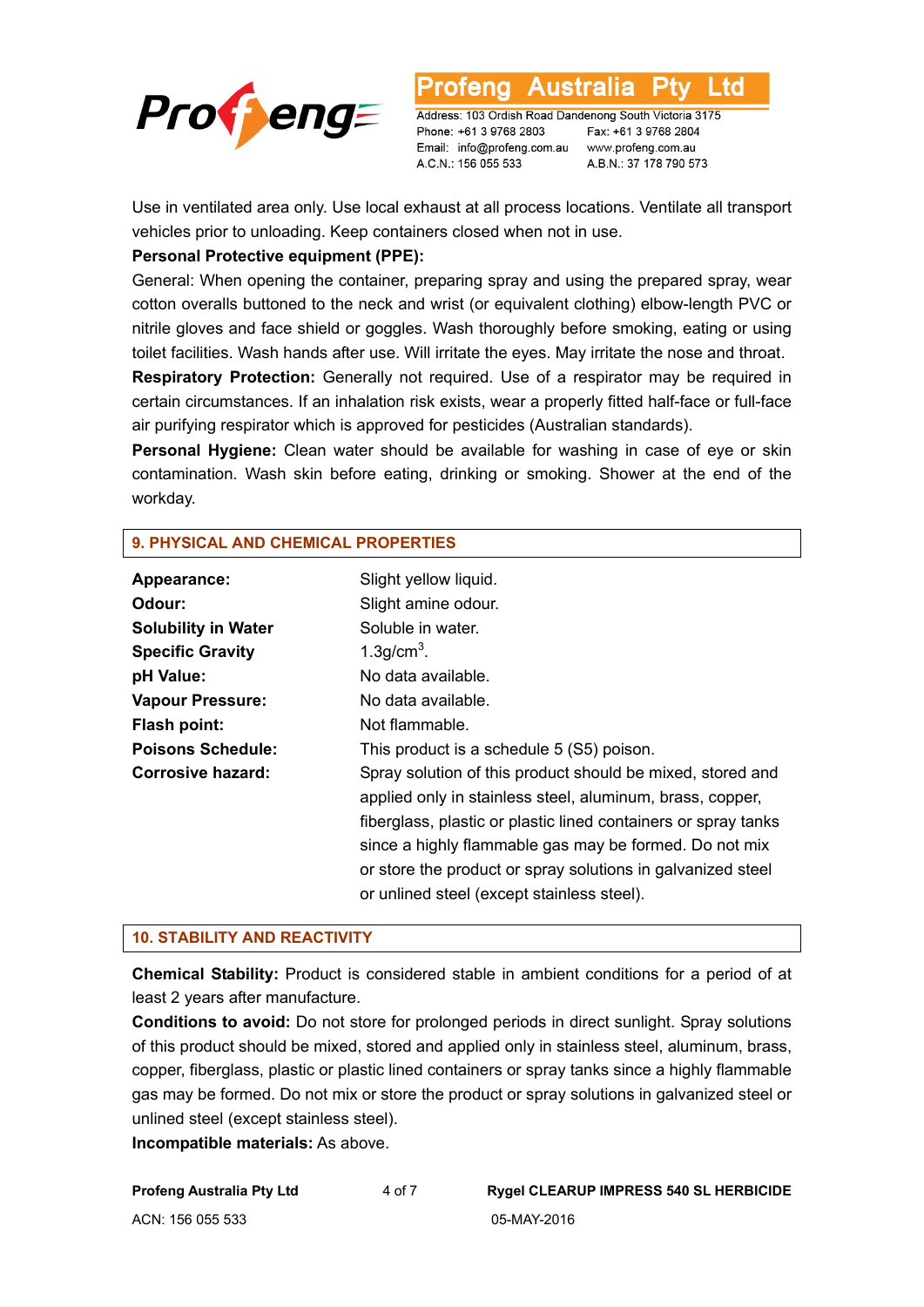

Address: 103 Ordish Road Dandenong South Victoria 3175 Phone: +61 3 9768 2803 Email: info@profeng.com.au A.C.N.: 156 055 533

Fax: +61 3 9768 2804 www.profeng.com.au A.B.N.: 37 178 790 573

L td

**Hazardous decomposition products:** This product is likely to decompose only after heating to dryness, followed by further strong heating. Carbon dioxide, and if combustion is incomplete, carbon monoxide and smoke.

**Hazardous reactions:** Avoid contact of the concentrate with strong alkalis and alkaline materials such as lime. Such contact may release isopropylamine vapour with a strong fish like odour, which is an irritant, to eyes. Polymerisation is unlikely.

# **11. TOXICOLOGICAL INFORMATION**

# **Potential Health Effects:**

This product has moderate to high acute oral toxicity. It has low dermal and inhalation toxicity, It is not irritating to the eyes and skin, and is non-sensitizing to the skin. Inhalation of aromatic hydrocarbon vapours may cause dizziness, disturbances in vision, drowsiness, respiratory irritation, and eye, skin and mucous membrane irritation. Vomiting after ingestion of this product may cause aspiration of aromatic hydrocarbons into the lungs, which may result in fatal pulmonary oedema.

# **Acute**

- **Swallowed:** Low toxicity. Direct ingestion may produce gastro-intestinal discomfort, nausea, vomiting and diarrhoea. Ingestion of a large quantity of the undiluted product may result in hypotension and pulmonary oedema. Acute Oral LD50 >10,000mg/kg.
- **Eye:** The concentrate may cause irritation of the eyes. Prolonged contact with the concentrate may cause damage to the eye.
- **Skin:** This product may be irritating to the skin. Acute dermal LD50 > 5,000mg/kg.

**Inhaled:** Inhalation of mists or sprays may produce respiratory irritation.

# **Long Term Exposure:**

**Chronic toxicity:** Studies of glyphosate lasting up to 2 years, have been conducted with rats, dogs, mice, and rabbits, and with few exceptions no effects were observed. Laboratory studies show that glyphosate produces reproductive changes in test animals very rarely and then only at very high doses (over 150mg/kg/day). It is unlikely that the compound would produce reproductive effects in humans.

Glyphosate does not appear to be teratogenic, mutagenic or carcinogenic.

# **12. ECOLOGICAL INFORMATION**

**Environmental Toxicology:** Glyphosate is not harmful to wild birds. The dietary LC50 in both mallards and bobwhite quail is greater than 4500 ppm. Technical glyphosate acid is practically nontoxic to fish and may be slightly toxic to aquatic invertebrates. The reported 96-hour LC50 values for other aquatic species include greater than 10 mg/L in Atlantic oysters, 934mg/L in fiddler crab, and 281mg/L in shrimp. The 48-hour LC50 for glyphosate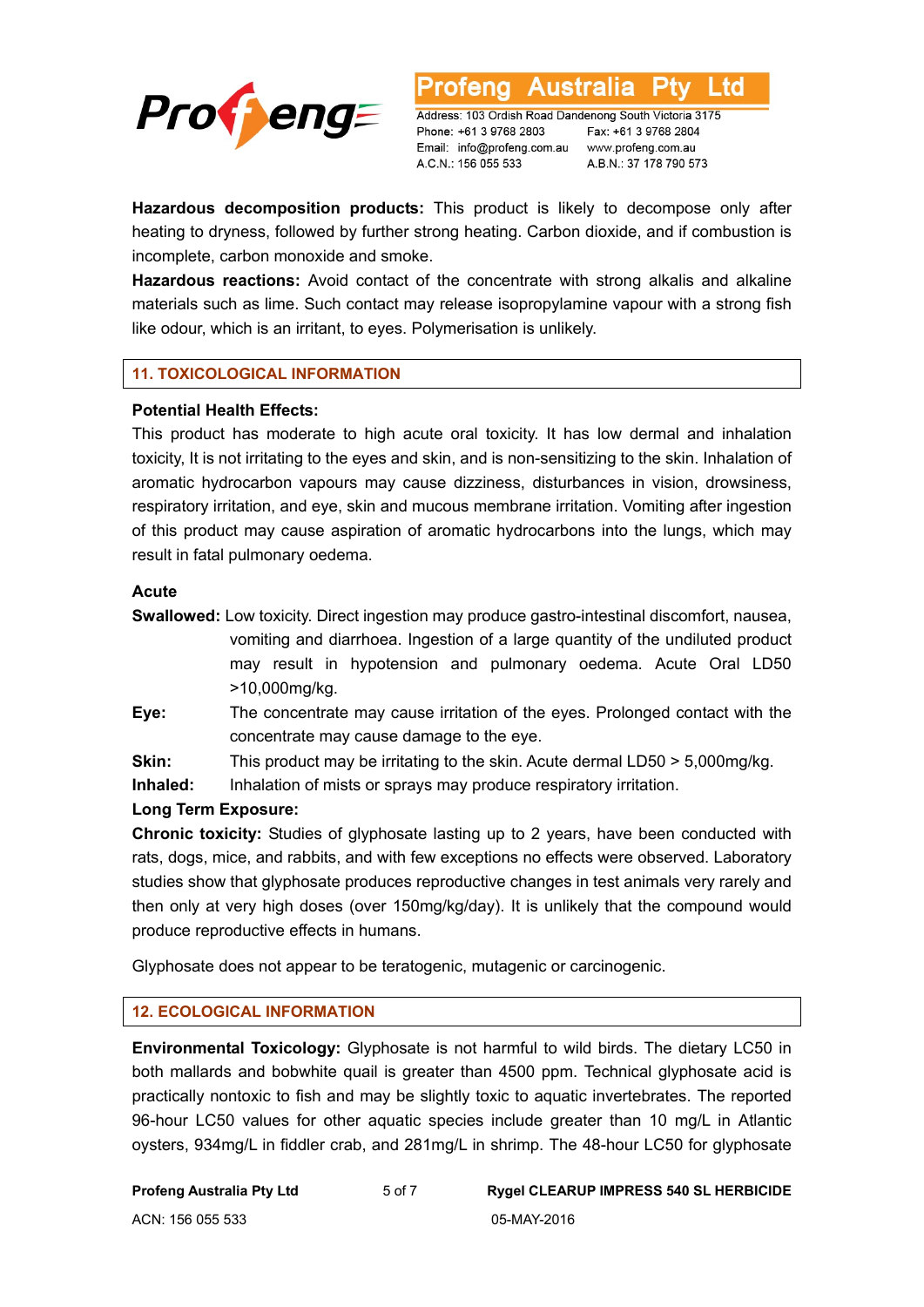

l td

Address: 103 Ordish Road Dandenong South Victoria 3175 Phone: +61 3 9768 2803 Email: info@profeng.com.au A.C.N.: 156 055 533

Fax: +61 3 9768 2804 www.profeng.com.au A.B.N.: 37 178 790 573

in Daphnia (water flea), an important food source for freshwater fish, is 780mg/L. Some formulations may be more toxic to fish and aquatic species due to the surfactants used in the formulation. There is a very low potential for the compound to build up in the tissues of aquatic invertebrates or other aquatic organisms. Glyphosate is nontoxic to honeybees. It's oral and dermal LD50 is greater than 0.1mg/bee. The reported contact LC50 values for earthworms in soil are greater than 5000 ppm.

**Environmental Properties:** Glyphosate is moderately persistent in soil, with an estimated average half-life of 47 days. Reported field half-live's range from 1 to 174 days. It is strongly adsorbed to most soils, even those with lower organic and clay content. It water, glyphosate is strongly adsorbed to suspended organic and mineral matter and is broken down primarily by microorganisms. Its half-life in pond water ranges from 12 days to 10 weeks.Glyphosate may be translocated throughout the plant, including to the roots. It is extensively metabolized in some plants, while remaining intact in others.

# **13. DISPOSAL CONSIDERATIONS**

**Spills & Disposal:** Isolate and post spill area. Wear prescribed protective clothing and equipment. Large spills should be dyked or covered to prevent dispersal. Keep out animals and unprotected persons. Keep material out of streams and sewers. Vacuum, shovel or pump wasted into an approved drum. To decontaminate spill area, tools and equipment, wash with detergent and water and add the solution to the drum of wastes already collected and label contents. Dispose of drummed wastes, including decontamination solution in accordance with the requirements of Local or State Waste Management Authorities.

**Disposal of empty containers:** triple or preferably pressure rinse containers before disposal. Add rinsings to tank mix. Do not dispose of undiluted chemicals on-site. If not recycling, break, crush, or puncture and deliver empty packaging for appropriate disposal to an approved waste management facility, If an approved waste management facility is not available, bury the empty packaging 500 mm below the surface in a disposal pit specifically marked and set up for this purpose clear of waterways, desirable vegetation and tree roots, in compliance with relevant Local, State or Territory government regulation. DO NOT burn empty containers or product.

#### **14. TRANSPORT INFORMATION**

**Road & Rail Transport:** This product is not classified as a Dangerous Goods under the Australian Code for the Transport of Dangerous Goods by Road and Rail. Not classified as a Dangerous Good for marine or air transport. It is good practice not to transport agricultural chemical products with food, food related materials and animal feedstuffs.

This product is a Schedule 5 Poison (S5) and must be stored, transported and sold in accordance with the relevant Health Department reglulations.

ACN: 156 055 533 05-MAY-2016

**Profeng Australia Pty Ltd** 6 of 7 **Rygel CLEARUP IMPRESS 540 SL HERBICIDE**